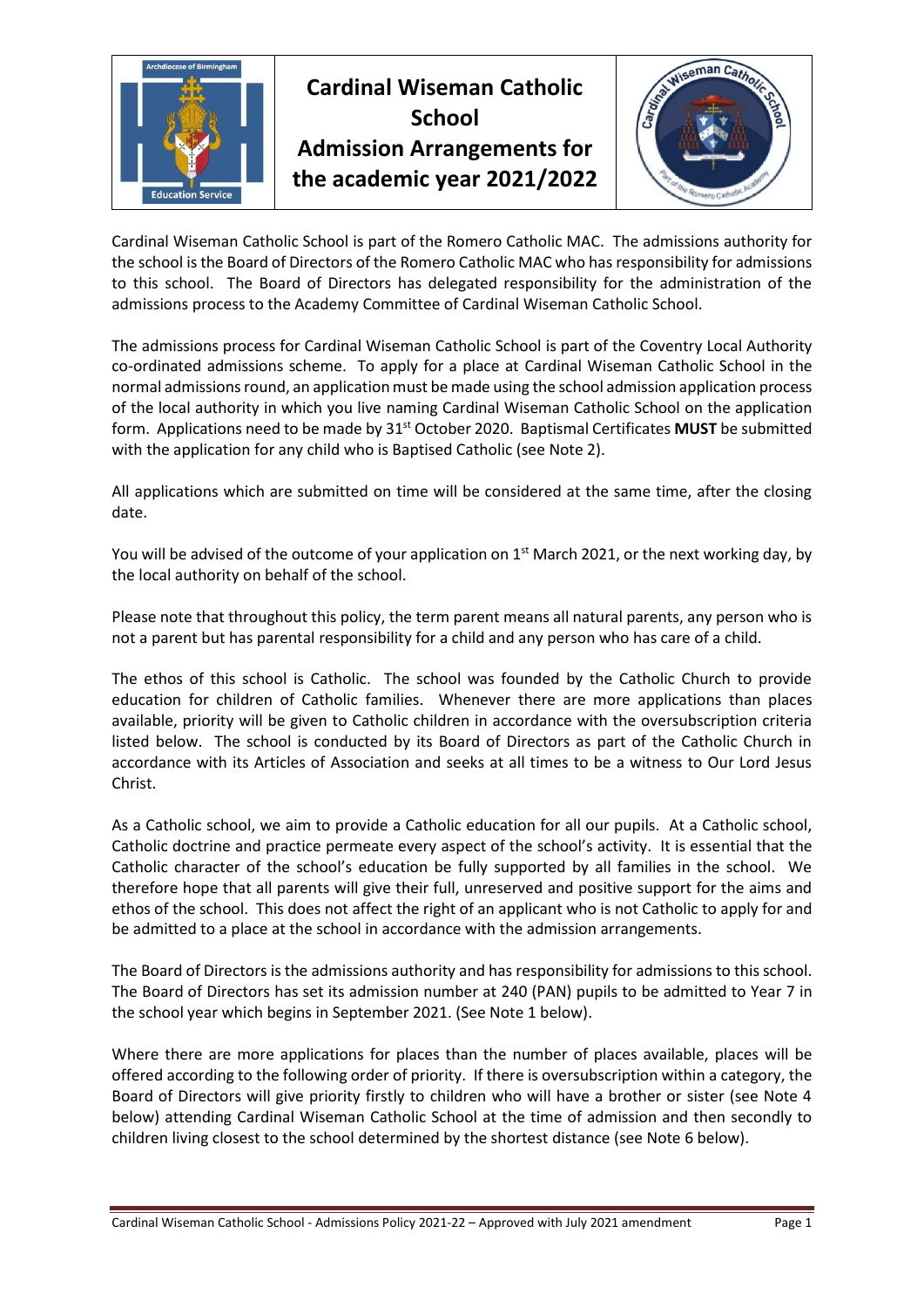For the purposes of this policy, parish boundaries are as shown on the Archdiocese of Birmingham parish boundary map which can be accessed at [https://www.birminghamdiocese.org.uk/boundary](https://www.birminghamdiocese.org.uk/boundary-map)[map](https://www.birminghamdiocese.org.uk/boundary-map) and will be applied to the admission arrangements for the academic year 2021/2022. Cardinal Wiseman Catholic School's parish boundaries are shown on the attached parish boundary

map (Appendix B), which is also available on the school's website.

#### **OVERSUBSCRIPTION CRITERIA**

- 1. Baptised Catholic children (see Note 2 below) who are looked after or previously looked after (see Note 3 below).
- 2. Baptised Catholic children (see Note 2 below) currently attending a named feeder school (see Note 5 below).
- 3. Baptised Catholic children who live in the feeder school or academy parish area (see Note 5 below).
- 4. Other Baptised Catholic children (see Note 2 below).
- 5. Non-Catholic children who are looked after or previously looked after (see Note 3 below).
- 6. Non-Catholic children currently attending a named feeder school (see Note 5 below).
- 7. Other Non-Catholic children.

## **Note 1**

Children with an Education, Health and Care (EHC) Plan that names the school **MUST** be admitted. This will reduce the number of places available to applicants. This is not an over subscription criteria.

## **Note 2**

In all categories, for a child to be considered as Catholic, evidence of Catholic Baptism or Reception into the Church will be required. For a definition of a Baptised Catholic, see the Appendix. Those who face difficulties in producing written evidence of Catholic Baptism or Reception into the Church should contact their Parish Priest.

Parents making an application for a Catholic child will need to submit a copy of the child's Baptismal Certificate. **This should be returned directly to the school**. If you do not provide a Baptismal Certificate by the closing date, this is likely to affect the criteria that your child is placed into, which is likely to affect your child's chance of being offered a place at this school.

For the purposes of this policy, a looked after child living with a family where at least one of the carers is Catholic will be considered as Catholic. The carer must forward a copy of their own Catholic Baptismal or Reception certificate directly to the school in order for this priority to be given to the child as failure to do so will result in the looked after child being ranked as a non-Catholic.

#### **Note 3**

A "looked after child" has the same meaning as in section 22(1) of the Children Act 1989, and means any child who is (a) in the care of the local authority or (b) being provided with accommodation by them in the exercise of their social services functions (eg children with foster parents) at the time of making the application to the school. A "previously looked after child" is a child who immediately moved on from that status after becoming subject to an adoption, child arrangement order or special guardianship order and includes those children who appear to have been in state care outside of England and ceased to be in state care as a result of being adopted.

For the purposes of this policy, a looked after child living with a family where at least one of the carers is Catholic will be considered as Catholic. The carer must forward a copy of their own Catholic Baptismal or Reception certificate directly to the school in order for this priority to be given to the child as failure to do so will result in the looked after child being ranked as a non-Catholic.

#### **Note 4**

For all applicants the definition of a brother or sister is:

- A brother or sister sharing the same parents
- A half-brother or half-sister, where two children share one common parent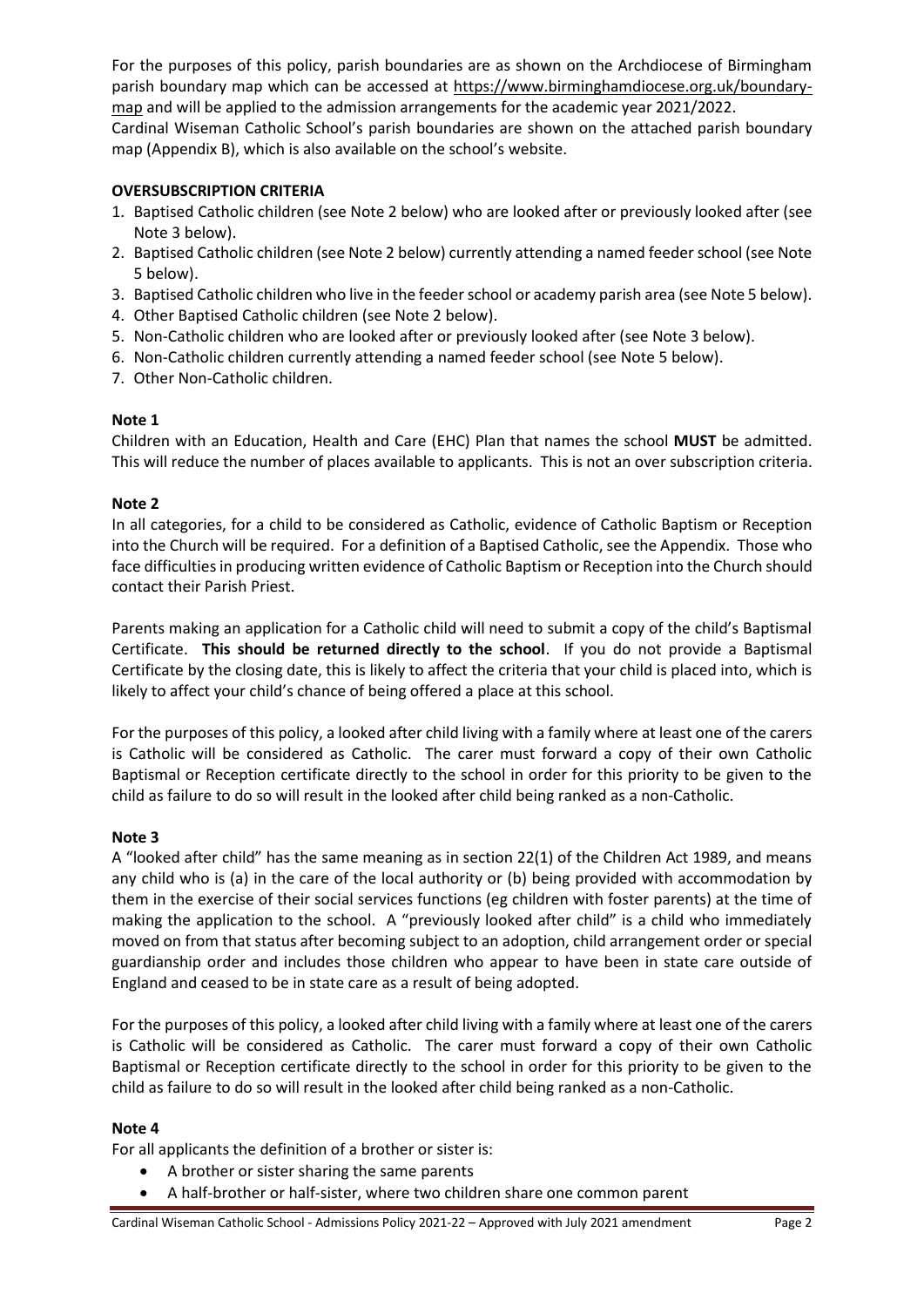- A step-brother or step-sister, where two children are related by a parents' marriage or where they are unrelated but their parents are living as partners.
- Adopted or fostered children

The children must be living permanently in the same household.

## **Note 5**

The named feeder schools and appropriate parishes for Cardinal Wiseman Catholic School are:

| Corpus Christi Catholic Primary School  | $\sim$ $-$               | Corpus Christi Parish      |
|-----------------------------------------|--------------------------|----------------------------|
| Good Shepherd Catholic Primary School   |                          | St Elizabeth's Parish      |
| Sacred Heart Catholic Primary School    | $\overline{\phantom{a}}$ | <b>Sacred Heart Parish</b> |
| St Gregory's Catholic Primary School    | $\blacksquare$           | St John Fisher Parish      |
| St John Fisher Catholic Primary School  | $\sim$                   | St John Fisher Parish      |
| St Patrick's Catholic Primary School    | $\overline{\phantom{a}}$ | St Patrick's Parish        |
| SS Peter & Paul Catholic Primary School | $\overline{\phantom{m}}$ | St Patrick's Parish        |

## **Note 6**

Distances are calculated on the basis of a straight-line measurement from the centre of the child's home address to the centre of the school site. The Local Authority calculates these measurements on behalf of the school using a computerised mapping system. Ordnance Survey supplies the coordinates that are used to plot a child's home address and the address of the school.

In a very small number of cases, where the school is oversubscribed, it may not be possible to decide between the applications of those pupils who are the final qualifiers for a place when applying the published admission criteria. For example, this may occur when children in the same year group live at the same address, or if the distance between the home and the school is exactly the same, for example, blocks of flats. If there is no other way of separating the application according to the admissions criteria and to admit both, or all, of the children would cause the Published Admission Number for the child's year group to be exceeded the Board of Directors will select the child to be offered the place by drawing lots. This process will be overseen by a person independent to the Board of Directors.

The Board of Directors will, where possible, admit twins and all siblings from multiple births where one of the children is the last child ranked within the school's published admission number.

A child's home address refers to the address where the child usually lives with a parent or carer and will be the address provided in the Local Authority's Common Application Form. Where parents have shared responsibility for a child, and the child lives for part of the week with each parent, the home address will be the address provided in the Local Authority's Common Application Form, provided that the child resides at that address for any part of the school week. Parents may be requested to supply documentary evidence to satisfy the Board of Directors that the child lives at the address put forward by the parents.

If a place in the school is offered on the basis of an address that is subsequently found to be different from a child's normal and permanent home address, then that place is liable to be withdrawn.

# **APPLICATIONS FOR CHILDREN TO BE ADMITTED INTO A CLASS OUTSIDE OF THEIR NORMAL AGE GROUP**

Parents have the right to request, but not insist, that their child be considered for admission to a class outside of their normal age group. This could be the case, for example, if a child is gifted and talented, has experienced problems such as ill health, or is already being educated in a class outside of their normal age group at their current Primary school. Parents who wish for their child to be considered for admission to a class outside of their normal age group must make an application for the normal age group in the first instance. Parents must then submit a formal request to the Board of Directors for the child to be considered for a different age group class instead. This request should be in the form of a written letter of application outlining the reasons why they wish for their child to be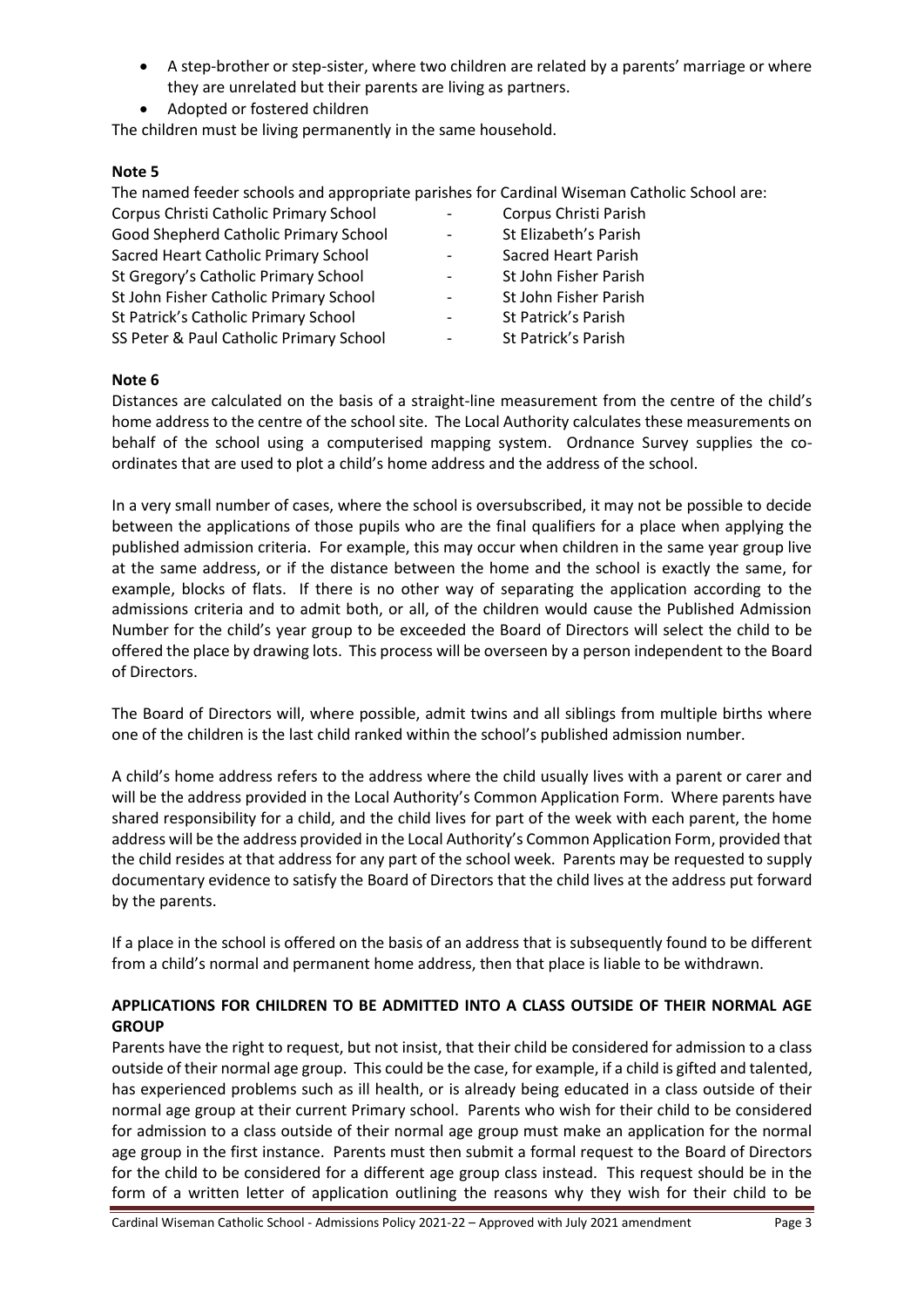considered to be admitted into a class outside of their normal age group and enclosing any supportive evidence and documentation that they wish to be taken into account as part of that request.

The Board of Directors will consider requests submitted for a child to be admitted into a class outside of their normal age group and advise parents of the outcome of that request before national offer day, having taken into account the information provided by the parents, the child's best interests and the views of the Head Teacher.

If the request is refused, the original application for the normal age group class will progress through the Local Authority co-ordinated admissions scheme, be considered by the Board of Directors and the parents advised of the outcome.

If the request is agreed and the year group for which the parents have requested a place is a current year group in the school, then the application will be considered by the Board of Directors and the parents advised of the outcome.

If the request is agreed and the year group for which the parents have requested a place is for a future year group, ie Year 7 in September 2022, then the original application is withdrawn and the parents must submit a fresh application for Year 7 2022 when applications open in the autumn term of 2021. Please note that parents only have the right to re-apply for a place. Where the Board of Directors agrees to consider an application for Year 7 the following year, that application is considered alongside all other applications received and parents will be advised of the outcome of that application on national offer day. No place is reserved or held for the child in advance.

If parents are considering submitting an application for their child to be admitted into a class outside of their normal age group, it is strongly recommended that they also read the DFE guidance which can be found at:

<https://www.gov.uk/government/publications/summer-born-children-school-admission>

#### **APPEALS**

Parents who wish to appeal against the decision of the Board of Directors to refuse their child a place in the school should make that appeal request in writing to the Chair of the Board of Directors at the school address. Appeals will be heard by an independent panel.

Please note that parents do not have the right to appeal if their request for their children to be admitted to a class outside of their normal year group has been refused, but the Board of Directors have offered a place in the normal age group instead.

#### **REPEAT APPLICATIONS**

Any parent can apply for a place for their child at any time outside of the normal admissions round. Parents do not have the right to a second appeal in respect of the same school for the same academic year unless, in exceptional circumstances, the Board of Directors has accepted a second application from the parent because of a significant and material change in the circumstances of the parent, child or school, but have still refused admission.

#### **LATE APPLICATIONS**

Late applications will be dealt with in accordance with the Local Authority's co-ordinated admissions scheme. This states that applications received after the closing date of 31<sup>st</sup> October 2020 will be accepted but will be considered to be late and may not be processed until after  $1<sup>st</sup>$  March 2021. Parents will be advised in their receipt letter that this will be the case.

You are encouraged to ensure that your application is received on time.

#### **CHANGE IN PREFERENCE**

Once an application has been submitted, requests to change the preferences on that application will be accepted up to the closing date of applications on 31 October 2020. Requests to change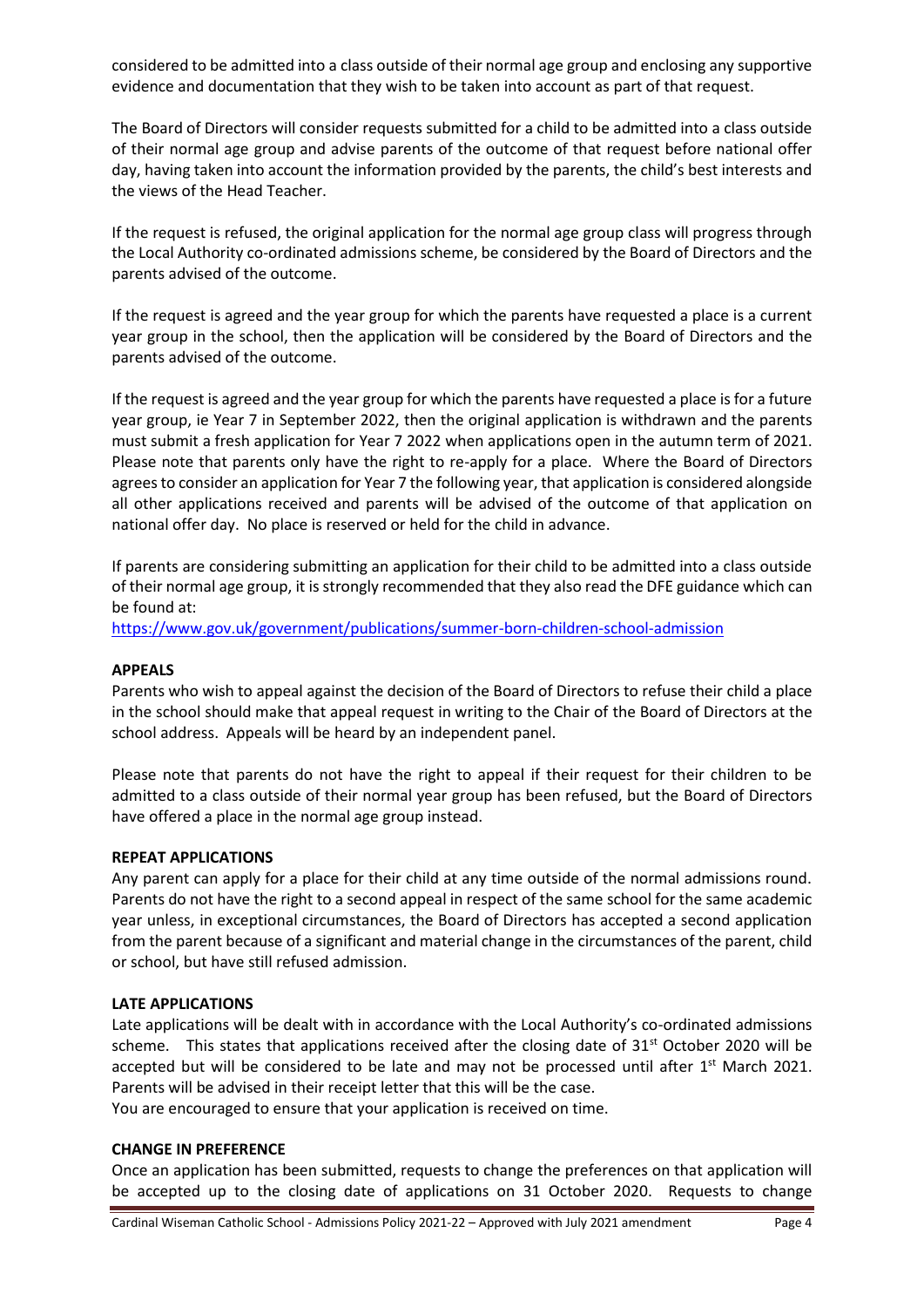preferences after 31 October 2020 will not be considered until after the allocation of school places on 1 March 2021. All requests to change preferences should be made in writing to the Local Authority to whom the parents submitted the original application.

#### **WAITING LIST**

In addition to their right to appeal, children who have not been offered a place at Cardinal Wiseman Catholic School but were offered a school that was ranked as a lower preference on their application form will be added to a waiting list. The waiting list will be maintained until the last day of the summer term 2022 and will then be discarded.

A child's position on a waiting list is not fixed. When a new child joins the waiting list, all applicants on that waiting list will be re-ranked to ensure that the list is always maintained in oversubscription criteria order. This means that a child's position on the waiting list could go up or down during the time that it is on the list. Any late applications accepted will be added to the waiting list in accordance with the oversubscription criteria.

Inclusion on the waiting list does not mean that a place will eventually become available. It may be that those already offered places may accept them, thereby filling all available places.

Children who are the subject of a direction by the Local Authority to admit or who are allocated to a school in accordance with the Fair Access Protocol take precedence over those on a waiting list.

## **IN YEAR FAIR ACCESS PROTOCOL**

The Board of Directors of Cardinal Wiseman Catholic School is committed to taking its fair share of children who are vulnerable and/or hard to place, as set out in locally agreed protocols. Accordingly, outside the normal admission round the Board of Directors is empowered to give absolute priority to a child where admission is requested under any locally agreed protocol. The Board of Directors has this power, even when admitting the child would mean exceeding the published admission number.

# **APPLICATIONS OTHER THAN THE NORMAL INTAKE TO YEAR 7 (IN-YEAR ADMISSIONS)**

An application can be made for a place for a child at any time outside the normal admission round and the child will be admitted where there are places available. Applications should be made by contacting Coventry Local Authority's School Admissions Team who will liaise with the school's Board of Directors regarding any applications submitted.

Where there are places available but more applications than places, the published oversubscription criteria, as set out for the normal round of admissions, will be applied. If there are no places available, the child will be added to the waiting list (see above).

Parents will be advised of the outcome of their application in writing and, where the Board of Director's decision is to refuse their child a place, have the right to appeal to an independent appeal panel.

There is no charge or cost related to the admission of a child to this school.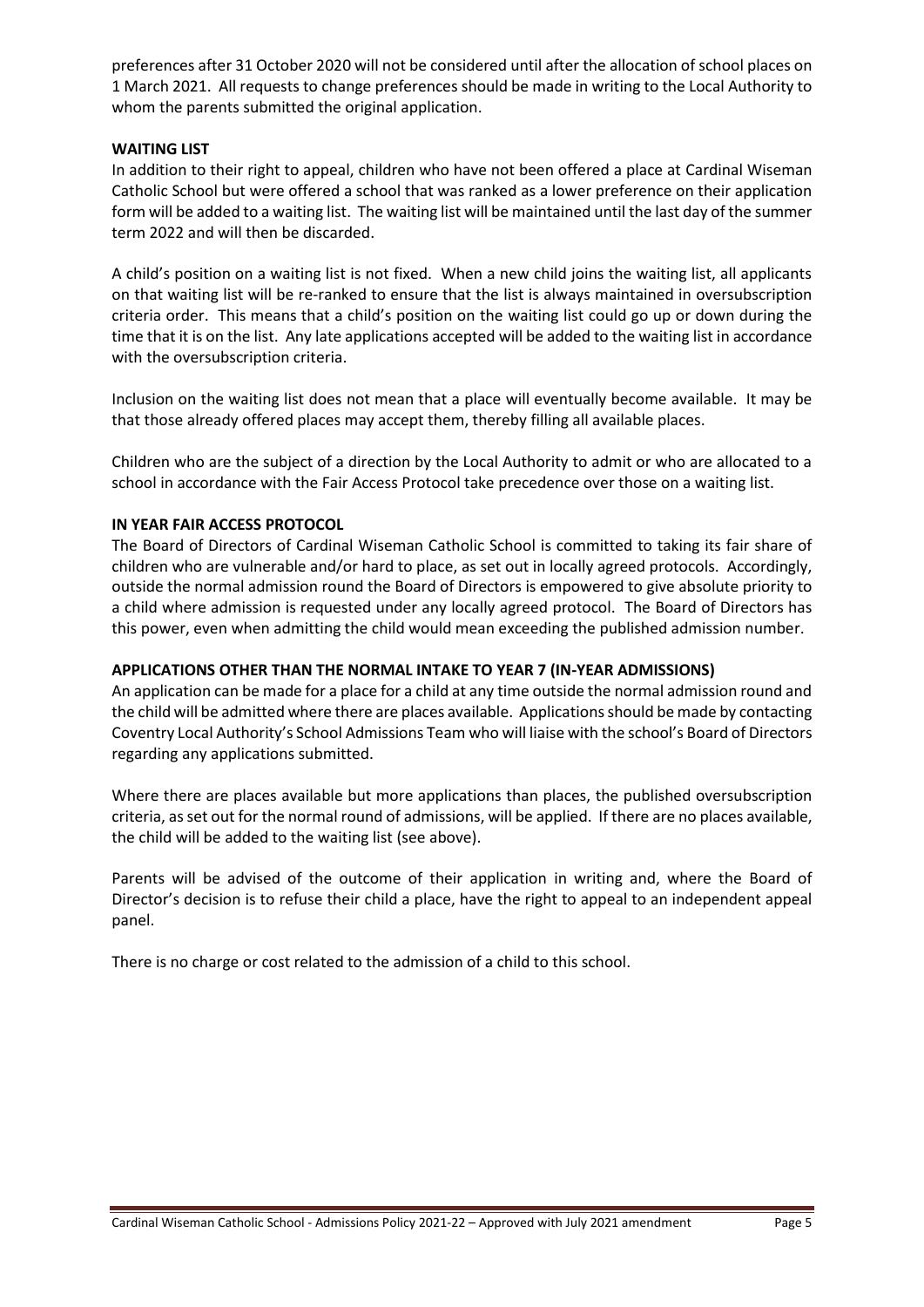#### **ADMISSION TO THE SIXTH FORM**

The school operates a sixth form for a total of 200 pupils. 100 places overall will be available in Year 12. Whilst the admission number is 1, if fewer than 99 of the school's existing pupils transfer into Year 12, additional external pupils will be admitted until Year 12 meets its capacity of 100.

Applications for the Sixth Form should be made directly to the school using the application form available from the school's sixth form office or from the school's website. Completed application forms must be returned to the school by 1.30pm on the first Friday of December of the year preceding proposed admission.

Both internal and external pupils wishing to enter the sixth form will be expected to have met the same minimum academic entry requirements for the sixth form. These are:

- **Level 3 Courses:**
	- o **EUROPA PATHWA**Y: 3 Grade 9-4 GCSE / BTEC passes plus English and Maths at Grade 5 (see also subject specific requirements below).
	- o **GANYMEDE PATHWAY**: 3 Grade 9-4 GCSE / BTEC passes plus English and Maths at Grade 4 (see also subject specific requirements below).
- **Foundation Course:**
	- o There are no entry requirements. In collaboration with EMAS (Ethnic Minority Achievement Service, Coventry) this course is offered to newly arrived students into the country with limited verbal English or English as an additional language. The course primarily focuses on developing the literacy and numeracy skills necessary to undertake further education at Level 1, 2 or 3.

| SUBJECT SPECIFIC GRADES: individual subjects have their own entry requirements as shown below. |  |
|------------------------------------------------------------------------------------------------|--|
|------------------------------------------------------------------------------------------------|--|

| <b>Subject Specific Entry Requirements</b>      |                                                                                                                  |  |
|-------------------------------------------------|------------------------------------------------------------------------------------------------------------------|--|
| (Note: All grades refer to GCSE qualifications) |                                                                                                                  |  |
| I wish to study                                 | I require a minimum of                                                                                           |  |
| Applied Science                                 | Grade 4 in Combined Science GCSE                                                                                 |  |
| Art                                             | Grade 4 in Art (GCSE) or Merit in Art and Design (BTEC) or a portfolio<br>of work if no experience of Art at KS4 |  |
| <b>Biology</b>                                  | Grade 6 in Biology or Grade 6 in Additional Science                                                              |  |
| <b>Business Studies</b>                         | GCSE / BTEC (Level 2) in this subject is desirable but not essential                                             |  |
| Chemistry                                       | Grade 6 in Chemistry or Grade 6 in Additional Science                                                            |  |
| <b>Core Maths</b>                               | Grade 4 in GCSE Maths                                                                                            |  |
| Economics                                       | GCSE in this subject is desirable but not essential                                                              |  |
| English Literature                              | Grade 6 in GCSE English Language or Literature                                                                   |  |
| French                                          | Grade 6 in French                                                                                                |  |
| <b>Further Maths</b>                            | Grade 7 in Maths                                                                                                 |  |
| Geography                                       | Grade 6 in Geography                                                                                             |  |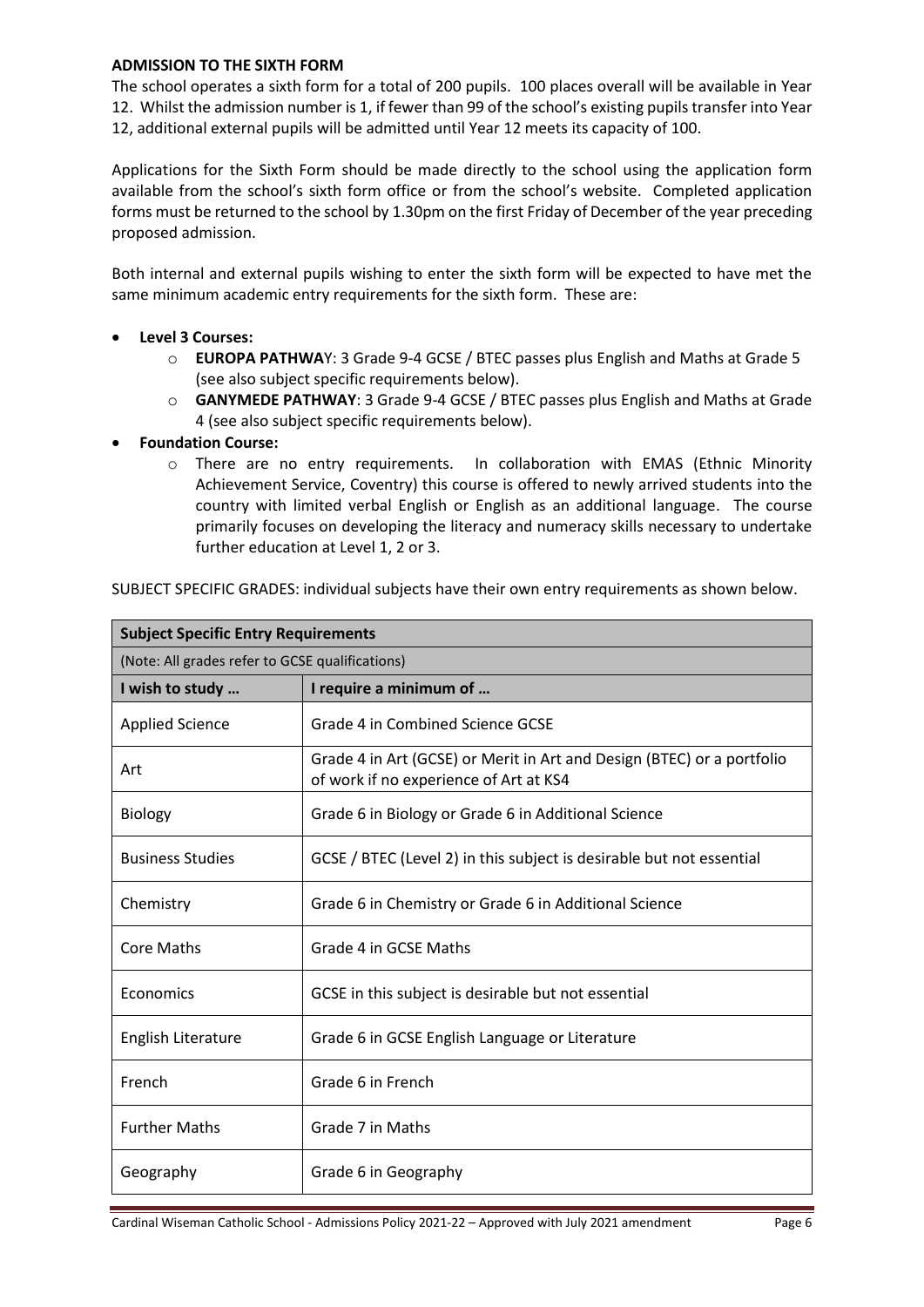| <b>Health &amp; Social Studies</b> | Pass (BTEC, Level 2) in this subject is desirable but not essential                                                                    |
|------------------------------------|----------------------------------------------------------------------------------------------------------------------------------------|
| History                            | Grade 6 in History                                                                                                                     |
| <b>ICT</b>                         | Grade 4 in IT/Computer Science desirable                                                                                               |
| Maths                              | Grade 7 in Maths                                                                                                                       |
| <b>Media Studies</b>               | Merit (BTEC, Level 2) in this subject is desirable but not essential                                                                   |
| Music                              | Competency in at least one instrument and have gained a Pass in BTEC<br>First Diploma in Music. Performance auditions may be requested |
| Performing Arts                    | Grade 4 GCSE in this subject is desirable but not essential                                                                            |
| Philosophy & Ethics                | Grade 5 in Religious Studies                                                                                                           |
| Photography                        | Grade 5 in Photography (GCSE) or Merit in Art and Design (BTEC) or a<br>portfolio of work if no experience of Photography at KS4       |
| Physics                            | Grade 6 in Physics or Grade 6 in Additional Science. It is<br>recommended that students also study A Level Maths                       |
| Polish                             | An ability to read / write in Polish                                                                                                   |
| <b>Product Design</b>              | Grade 6 in Product Design (GCSE) or a portfolio of work if no<br>experience of Product Design at KS4                                   |
| Psychology                         | No specific requirements                                                                                                               |
| Sociology                          | No specific requirements                                                                                                               |
| Spanish                            | Grade 6 in Spanish                                                                                                                     |
| Sport                              | Grade 4 in Physical Education (GCSE) or Merit (or equivalent) at OCR<br><b>Cambridge Nationals</b>                                     |
| <b>Travel &amp; Tourism</b>        | Grade 4 in Geography (GCSE) or a Pass (BTEC Level 2) in Travel &<br>Tourism is desirable but not essential                             |

In addition to the sixth form's minimum academic entry requirements pupils will need to satisfy minimum entrance requirements to the courses for which they are applying. If either internal or external applicants fail to meet the minimum course requirements they will be given the opportunity of pursuing any alternative courses for which they do meet the minimum academic requirements. Course requirements are published annually in the school's prospectus and on its website.

When Year 12 is undersubscribed all applicants meeting the minimum academic entry requirements will be admitted or permitted to progress.

When there are more external applicants that satisfy any academic entry requirements priority will be given in accordance with the oversubscription criteria set out below.

Where there is space in Year 13, ie, where there are few than 100 pupils in the year group, the school will admit additional pupils up to this number using the oversubscription criteria set out below.

Where there are more applications for places than the number of places available, places will be offered according to the following order of priority. If there is oversubscription within a category, the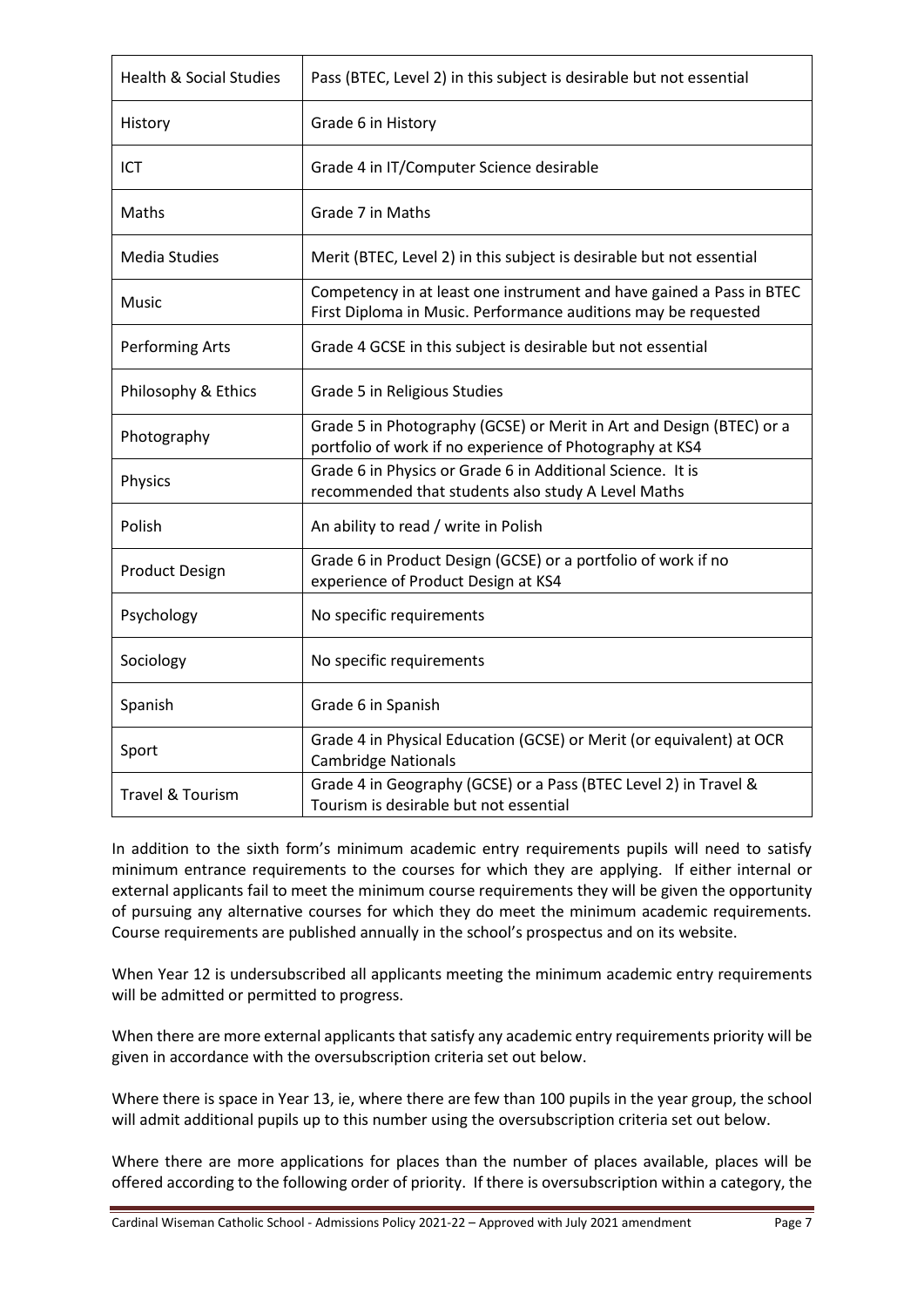Board of Directors will give priority firstly to children who will have a brother or sister (see Note 4 above) attending Cardinal Wiseman Catholic School at the time of admission and then secondly to children living closest to the school determined by the shortest distance (see Note 6 above)

Please note that Children with an Education, Health and Care (EHC) Plan that names the academy **MUST** be admitted. This will reduce the number of places available to applicants. This is not an oversubscription criteria.

#### **OVERSUBSCRIPTION CRITERIA FOR SIXTH FORM**

Provided the academic requirements have been met, priority will be given to other applicants as follows:

- 1. Baptised Catholic students (see Note 2 above) who are looked after or previously looked after (see Note 3 above) and currently attend other schools.
- 2. Baptised Catholic students (see Note 2 above) from other schools.
- 3. Students who are looked after or previously looked after (see Note 3 above) and currently attend other schools.
- 4. Students who have a brother or sister (see Note 4 above) attending Cardinal Wiseman Catholic School who will continue to attend Cardinal Wiseman during the following school year.
- 5. Students from other schools.

If there is over-subscription within the category, the Board of Directors will give priority to children living closest to the academy determined by shortest distance, which will be measured using the same method as outlined in the Year 7 over-subscription policy.

#### **APPEALS**

There will be a right of appeal to an Independent Appeals Panel for internal students refused transfer and external applicants refused admission.

Parents or students who wish to appeal against the decision of the Board of Directors to refuse their child or themselves a place in the school may apply in writing to the Chair of the Board of Directors.

There is no charge or cost related to the admission of a child to this school.

#### **CONTINUATION INTO YEAR 13**

**In order to proceed into Year 13, students must adhere to the following:**

- **Maintain an acceptable level of attendance (minimum 90%). The school will take into account individual circumstances such as anxiety, stress or medical.**
- **Compliance with the behaviour systems as outlined on enrolment.**
- **Attitudes to learning should reflect the expectations for a sixth form student.**
- **There is no perceived safeguarding risk to themselves, other students or staff in school. Behaviour outside school may be taken into consideration.**
	-

**Parents/Carers and students will be informed of any concerns with regards to attendance, attitude to learning or behaviour that may impede continuation into Year 13 and a support plan will be implemented.**

**Students who still wish to continue into Year 13, have the right of appeal to the Principal in the first instance and secondly to the Academy Representatives.**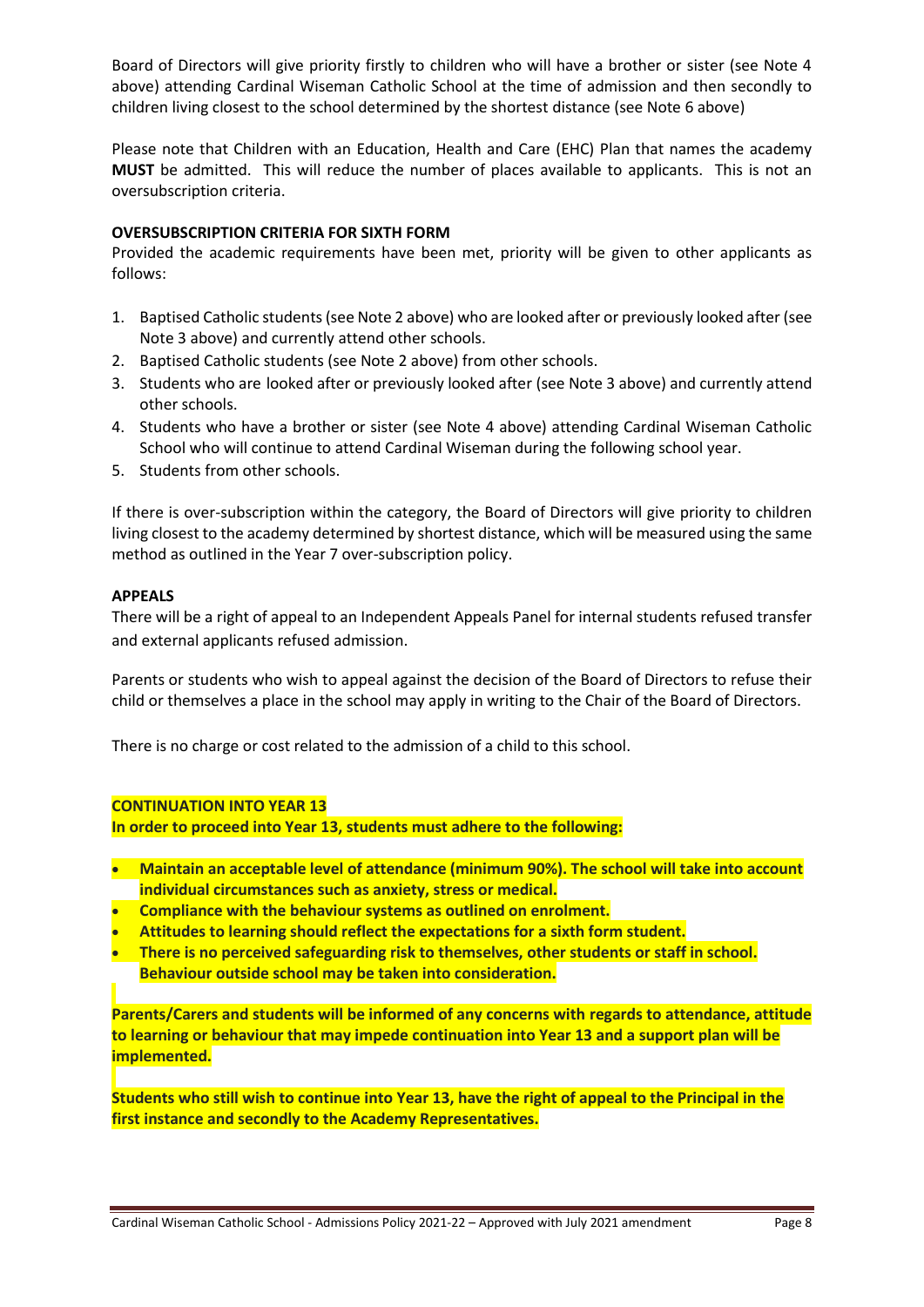#### **APPENDIX A**

#### **DEFINITION OF A "BAPTISED CATHOLIC"**

A "Baptised Catholic" is one who:

• Has been baptised into full communion (Cf. *Catechism of the Catholic Church, 837*) with the Catholic Church by the Rites of Baptism of one of the various ritual Churches in communion with the See of Rome. Written evidence of this baptism can be obtained by recourse to the Baptismal Registers of the church in which the baptism took place (Cf. *Code of Canon Law, 877 & 878*).

Or

• Has been validly baptised in a separated ecclesial community and subsequently received into full communion with the Catholic Church by the *Rite of Reception of Baptised Christians into the Full Communion of the Catholic Church.* Written evidence of their baptism and reception into full communion with the Catholic Church can be obtained by recourse to the Register of Receptions, or in some cases, a sub-section of the Baptismal Registers of the church in which the *Rite of Reception* took place (Cf. *Rite of Christian Initiation, 399*).

#### **WRITTEN EVIDENCE OF BAPTISM**

The Governing bodies of Catholic schools and Boards of Directors of Catholic Academies will require written evidence in the form of a Certificate of Baptism or Certificate of Reception before applications for school places can be considered for categories of "Baptised Catholics". A Certificate of Baptism or Reception is to include: the full name, date of birth, date of Baptism or Reception, and parent(s) name(s). The certificate must also show that it is copied from the records kept by the place of Baptism or Reception.

Those who would have difficulty obtaining written evidence of Catholic Baptism/Reception for a good reason, may still be considered as Baptised Catholics but only after they have been referred to their parish priest who, after consulting the Vicar General, will decide how the question of Baptism/Reception is to be resolved and how written evidence is to be produced in accordance with the law of the Church.

Those who would be considered to have good reason for not obtaining written evidence would include those who cannot contact the place of Baptism/Reception due to persecution or fear, the destruction of the church and the original records, or where Baptism/Reception was administered validly but not in the Parish church where records are kept.

Governors and Boards of Directors may request extra supporting evidence when the written documents that are produced do not clarify the fact that a person was baptised or received into the Catholic Church, (i.e. where the name and address of the Church is not on the certificate or where the name of the Church does not state whether it is a Catholic Church or not.)

For the purposes of this policy, a looked after child (see Note 3) living with a family where at least one of the parents/carers is Catholic will be considered as Catholic.